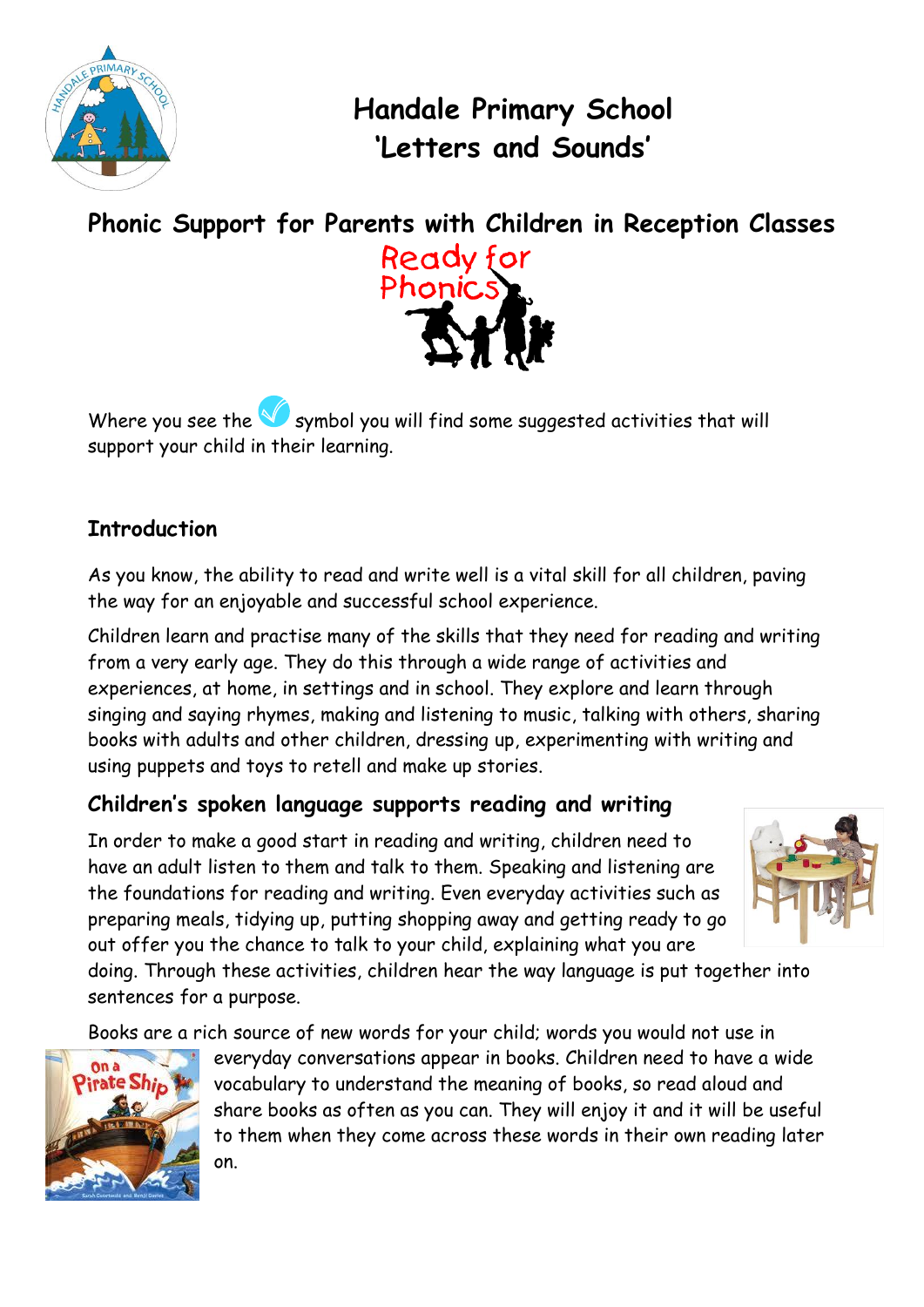# **Ways you can support your children at home: talking and listening**

- **Make time to listen to your child talking** as you meet them from their setting or school, as you are walking, or travel home by car, in the supermarket as you shop, as meal times, bath times, bedtimes – in fact any time!
- **Switch off the TV, radio and mobile phones** and really listen!
- **Show that you are interested in what they are talking about** look at your child, smile, nod your head, ask questions or make a response to show that you really have been listening.
- **Make a collection of different toy creatures** for example, a duck, a snake, an alien, say the sound it might make as you play together, e.g. 'quack-quack', 'sssssss', 'yuk-yuk', and encourage your child to copy you.
- **Listen at home** switch off the TV and listen to the sounds, both inside and outside the home. Can your child tell you what sounds they heard in the order in which they heard them?
- **Play-a-tune** and follow me! Make of buy some simple shakers, drums and beaters, then play a simple tune and ask your child to copy. Have fun!
- **Use puppets and toys** to make up stories or retell known ones. Record your child telling the story and play it back to them.

#### **Sounds in spoken language – the beginning of phonics**

At Handale Primary School, when children enter the Reception class they take part in high-quality phonics sessions every day. These are fun sessions involving lots of speaking, listening and games, where the emphasis is on children's active participation. They learn to use their phonic knowledge for reading and writing activities and in their independent play.

The aim of this booklet is to give you a clear picture of how we approach the teaching of phonics and word recognition and how, as a parent or carer, you can support and encourage your child at home.

#### **Not all children will learn at the same rate!**

Your child should be supported *whatever* their rate of learning. There is a very close link between *difficulties with phonics* and *hearing* so, if your child is making progress more slowly than might be expected, it would be worth having their hearing checked.

From a very early stage, children develop awareness of different sounds in spoken language. They develop understanding that spoken words are made up of different sounds (*phonemes*) and they learn to match these phonemes to letters (*graphemes*). Phonics is about children knowing how letters link to sounds (*graphemes* to *phonemes*), for example, **c** as in 'cat', **ll** as in 'fell', **ee** as in 'sheep'.

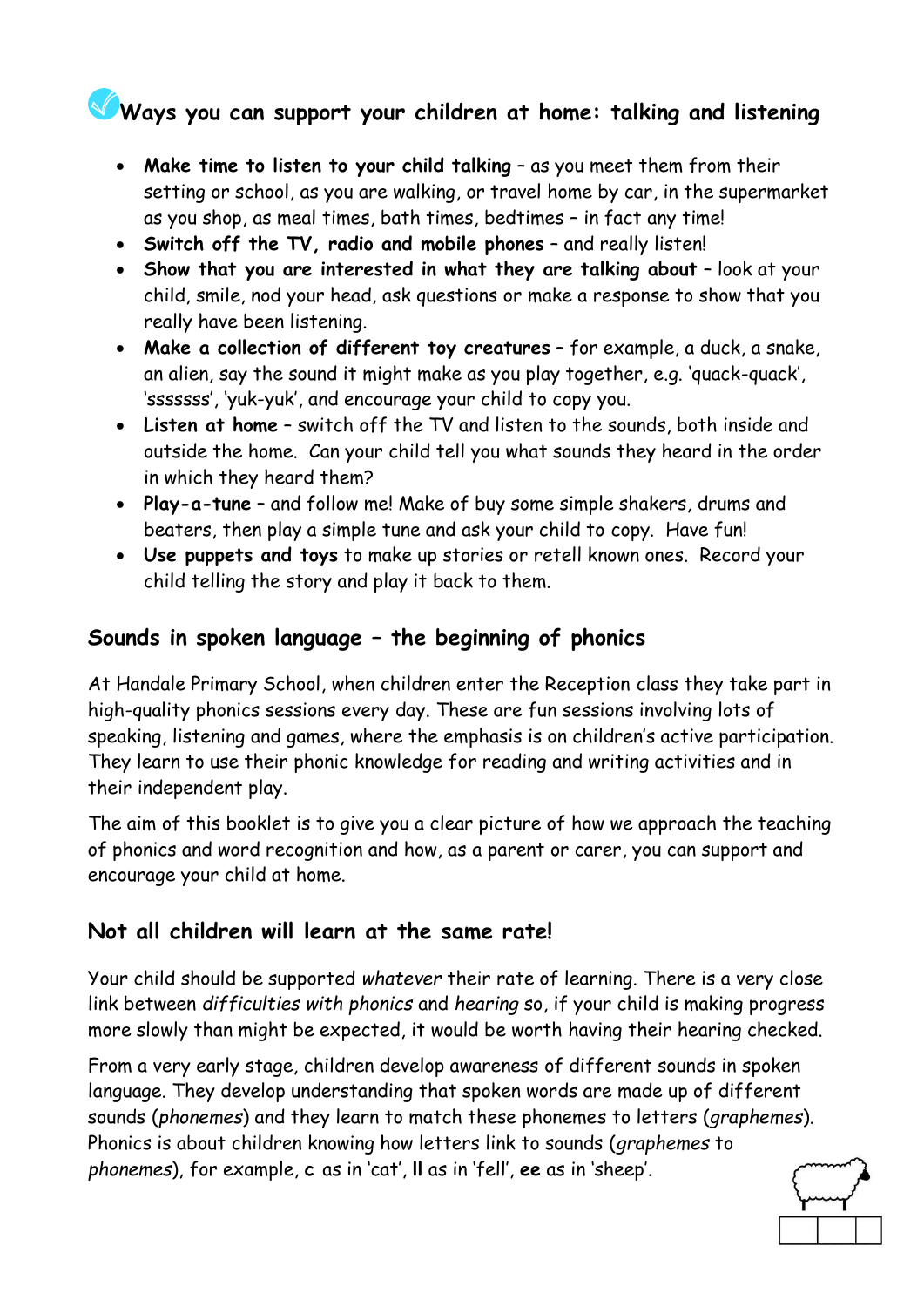Children use this phonic knowledge when they are reading and writing. This approach has been shown to provide a quick and efficient way for most young children to learn to read words on the page, fluently and accurately. We want children to develop this skill so that it becomes automatic. This also greatly helps them with their spelling.

At Handale Primary School we use a systematic phonics programme called *Letters and Sounds*.

*Letters and Sounds* is divided into six phases, with each phase building on the skills and knowledge of previous learning. There are no big leaps in learning. Children have

| the |  |
|-----|--|
|     |  |
| no  |  |
| to  |  |

time to practise and rapidly expand their ability to read and spell words. They are also taught to read and spell 'tricky words', which are words with spellings that are unusual or that children have not yet been taught.

#### **Phase 1**

This paves the way for systematic learning of phonics and usually starts in nursery or playgroup.

Teachers plan activities that will help children to listen attentively to sounds around them, such as the sounds of their toys and to sounds in spoken language. Teachers teach a wide range of nursery rhymes and songs. They read good books to and with the children. This helps to increase the number of words they know – their *vocabulary* – and helps them talk confidently about books.

# **Ways you can support your children at home**

- Play 'What do we have in here?' Put some toys or objects in a bag one at a time. Emphasise the first sound of the name of the toy by repeating it, e.g. 'c c c – car', 'b  $b$   $b - box'$ , 'ch ch  $ch - chip'$ .
- Say 'A tall tin of tomatoes!' 'Tommy, the ticklish teddy!' 'A lovely little lemon!' 'This is called alliteration. Use names, e.g. 'Matthew makes music', Nathan's nose', 'Sophie's smile'
- Teach your child '*Peter Piper picked a peck of pickled peppers'.*

## **Learning how to** *'sound-talk'*

The teacher shows children how to do this – **c-a-t = cat**. The separate sounds (*phonemes*) are spoken aloud, in order, all through the word, and are then merged together into the whole word. The merging together is called *blending* and is a vital skill for reading.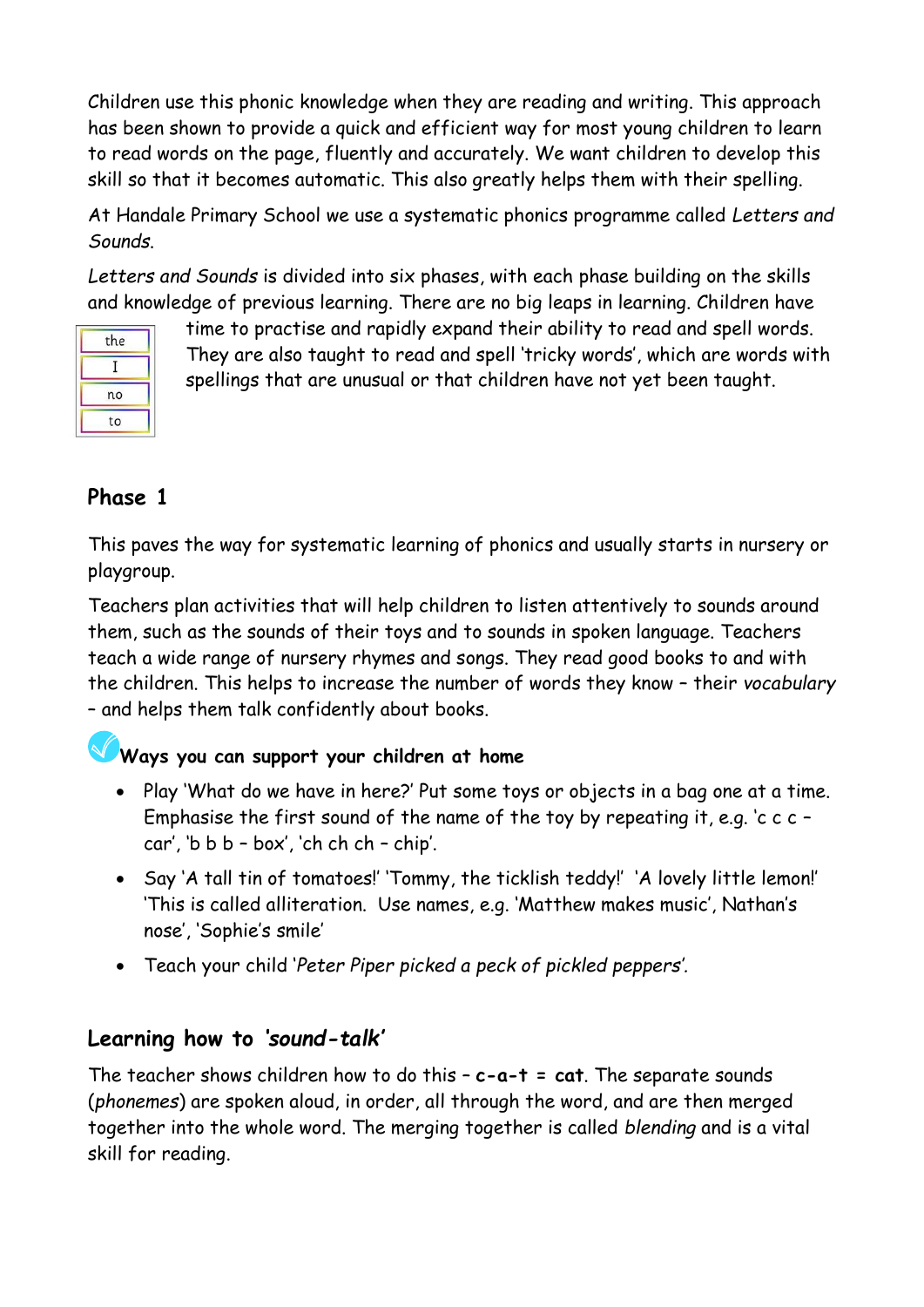Children will also learn to do this the other way around – **cat = c-a-t**. The whole word is spoken aloud and then broken up into its sounds (*phonemes*) in order, all through the word. This is called *segmenting* and is a vital skill for spelling.

This is all oral (*spoken*). Your child will not be expected to match the letter to the sound at this stage. The emphasis is on helping children to hear the separate sounds in words and to create spoken sounds.

# **Ways you can support your children at home Sound-talking:**

• Find real objects around your home that have three phonemes (sounds) and practise 'sound talk'. First, just let them listen, then see if they will join in, e.g. saying 'I spy a p-e-g – peg' 'I spy a c-u-p – cup' 'Where is your other s-o-ck?' 'Simon says put your hand on your h-ea-d'. 'Simon says touch your ch-i-n' 'Simon says pick up your b-a-g'.

# **Phase 2**

In this phase children will continue practising what they have learned from phase 1, including 'sound-talk'. They will also be taught the phonemes (*sounds*) for a number of letters (*graphemes*), which phoneme is represented by which grapheme and that a phoneme can be represented by **more than one letter,** for example, **/ll/** as in **b-ell**. They may be using pictures or hand movements to help them remember these.

# **VC and CVC words**

C and V are abbreviations for 'consonant' and 'vowel'. VC words are words consisting of a vowel then a consonant (e.g. *am, at, it)* and CVC words are words consisting of a consonant then a vowel then a consonant (e.g. *cat, rug, sun*). Words such as *tick* and *bell* also count as CVC words – although they have four letters, they have only three sounds. For example, in the word *bell*, **b** = consonant, **e** = vowel, **ll** = consonant.

Now the children will be *seeing* letters and words, as well as hearing them. They will be shown how to make whole words by pushing magnetic or wooden letters together to form little words, reading little words on the interactive whiteboard and breaking up words into individual sounds, which will help their spelling. These will be simple words made up of two phonemes, for example, *am*, *at*, *it*, or three phonemes, for example, *cat*, *rug*, *sun*, *tick*, *bell*.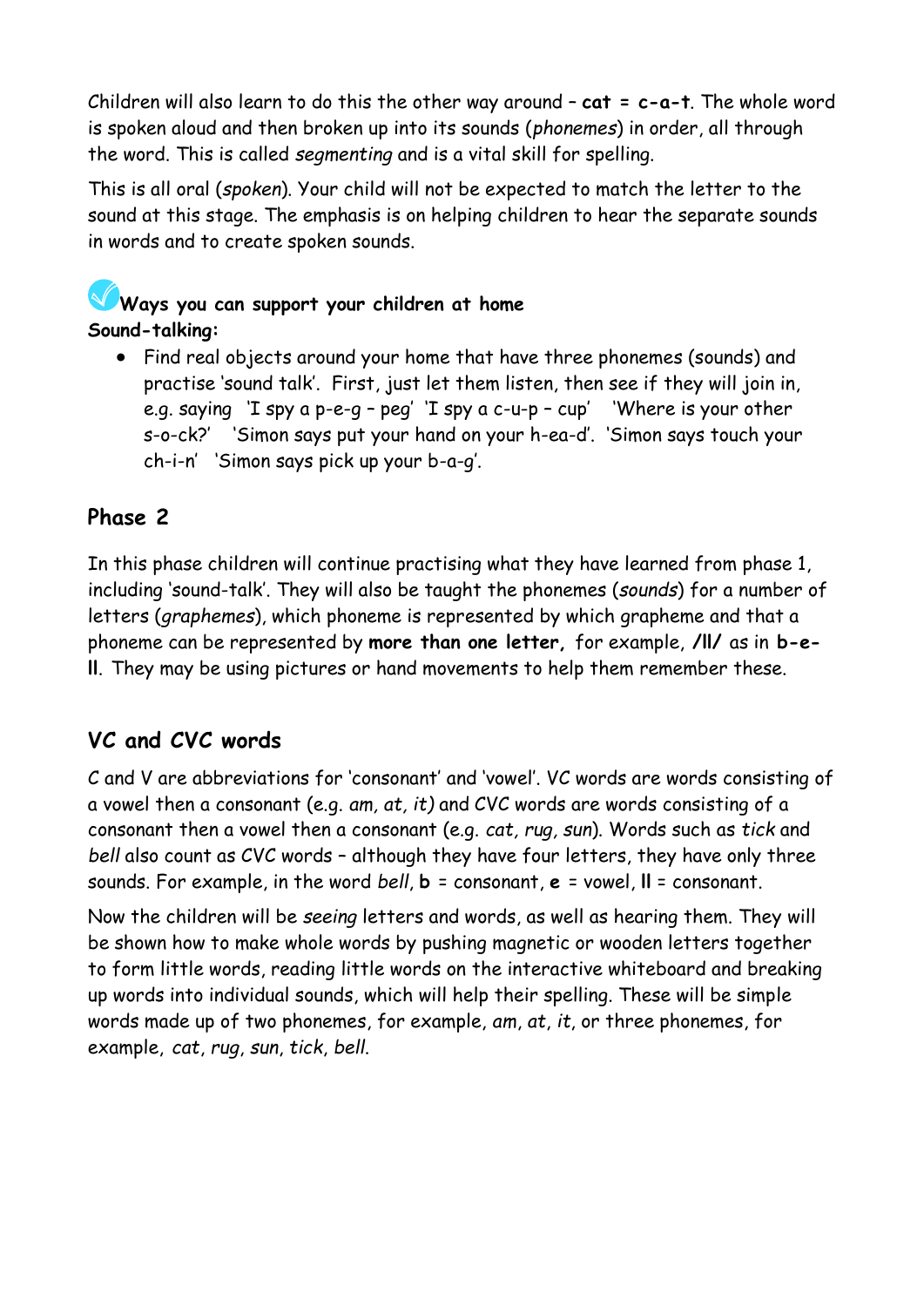## **Tricky words**

They will also learn several tricky words: **the**, **to**, **I**, **go**, **no**.

Children will still be practising oral blending and segmenting skills daily. They need plenty of practice at doing this.

## **Saying the sounds**

Your child will be taught how to pronounce the sounds (*phonemes*) correctly to make blending easier.

Sounds should be sustained where possible (e.g. sss, fff, mmm) and, where this is not possible, 'uh' sounds after consonants should be reduced as far as possible (e.g. try to avoid saying 'buh', 'cuh'). Teachers help children to look at different letters and say the right sounds for them.

Contact your child's school for more information about this important aspect of phonics.

# **Ways you can support your children at home**

- Magnetic letters buy magnetic letters for your fridge, or for use with a tin tray. Find out which letters have been taught – have fun finding these with your child and place them on the magnetic surface.
- Make little words together e.g. *it, up, am, and, top, dig, run, met, pick.* As you select the letters, say them aloud – *'a-m am' 'm-e-t met'.*
- Breaking up words now do it the other way round: read the word, break the word up and move the letters away, saying '*met m-e-t'.*
- Both these activities help your child to see that reading and spelling are reversible processes.
- Don't forget the writing box! Spelling is harder than reading words praise, don't criticise. Little whiteboards and pens, and magic boards, are a good way



for children to try out spellings and practise their handwriting. Your child might be trying to use letters from their name to write; this shows that they know that writing needs real alphabet letters

• Make or buy an alphabet poster

## **Getting ready for writing**

Teachers will model how to form letters (*graphemes*) correctly, so that children can eventually acquire a fluent and legible handwriting style. These skills develop over a long period of time. A child's ability to form a letter correctly is a separate skill from phonics. Holding a pen or pencil needs considerable co-ordination and practice in making small movements with hands and fingers.

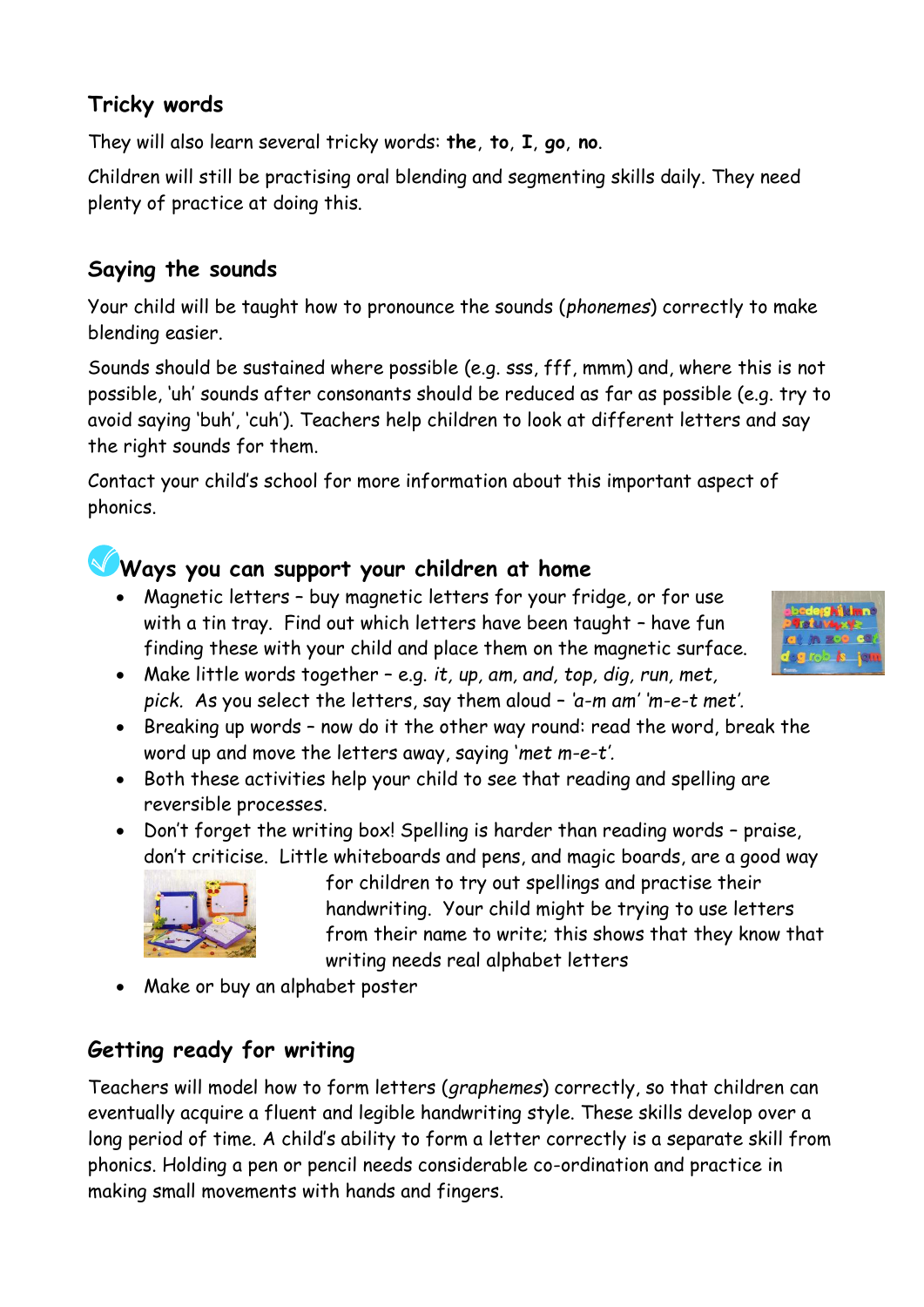In the early phonic phases children can use letter cards or magnetic letters to demonstrate their knowledge of phonics.

#### **Writing in lower-case letters**

We shall be teaching lower-case letters, as well as capital letters. As most writing will be in lower-case letters it is useful if you can use these at home. A good start is for your child to write their name correctly, starting with a capital letter followed by lower-case letters.

Your child's teacher can advise on the handwriting style that is taught and how you can help at home.



# **Ways you can support your children at home**

- Using their whole body for handwriting children will need to be well coordinated through their whole body, not just their hands and fingers. Games that help co-ordination include throwing balls at a target, under arm and over arm, and bouncing balls – also skipping on the spot, throwing a Frisbee, picking up pebbles from the beach and throwing them into the sea. Have fun!
- Hand and finger play action rhymes such as 'Incey Wincey spider', 'One potato, two potato' and 'Tommy thumb' are all great fun and get their hands and fingers moving. Playing with salt dough or clay really helps strengthen little fingers, as does cookery and using simple toolkits.
- Hand-eye co-ordination pouring water into jugs and cups of different sizes, sweeping up with a dustpan and brush, cutting, sticking, tracing, threading beads, completing puzzles, peeling off stickers and sticking them in the right place – these all help hand-eye co-ordination.
- Pencil hold the 'pincer' movement needs to be practised. This is important as it enables children to hold a pencil properly as they write. Provide them with kitchen tongs and see if they can pick up small objects. Move on to challenging them to pick up smaller things, for example, little cubes, sugar lumps, dried peas, lentils, first with chopsticks, then with tweezers.
- Ask children to peg objects to a washing line
- Provide plenty of different types of pen and pencil; hold their hand to practise the correct grip.

#### **Phase 3**

The purpose of this phase is to:

• Teach more graphemes, most of which are made of two letters, e.g. 'oa' as in 'boat'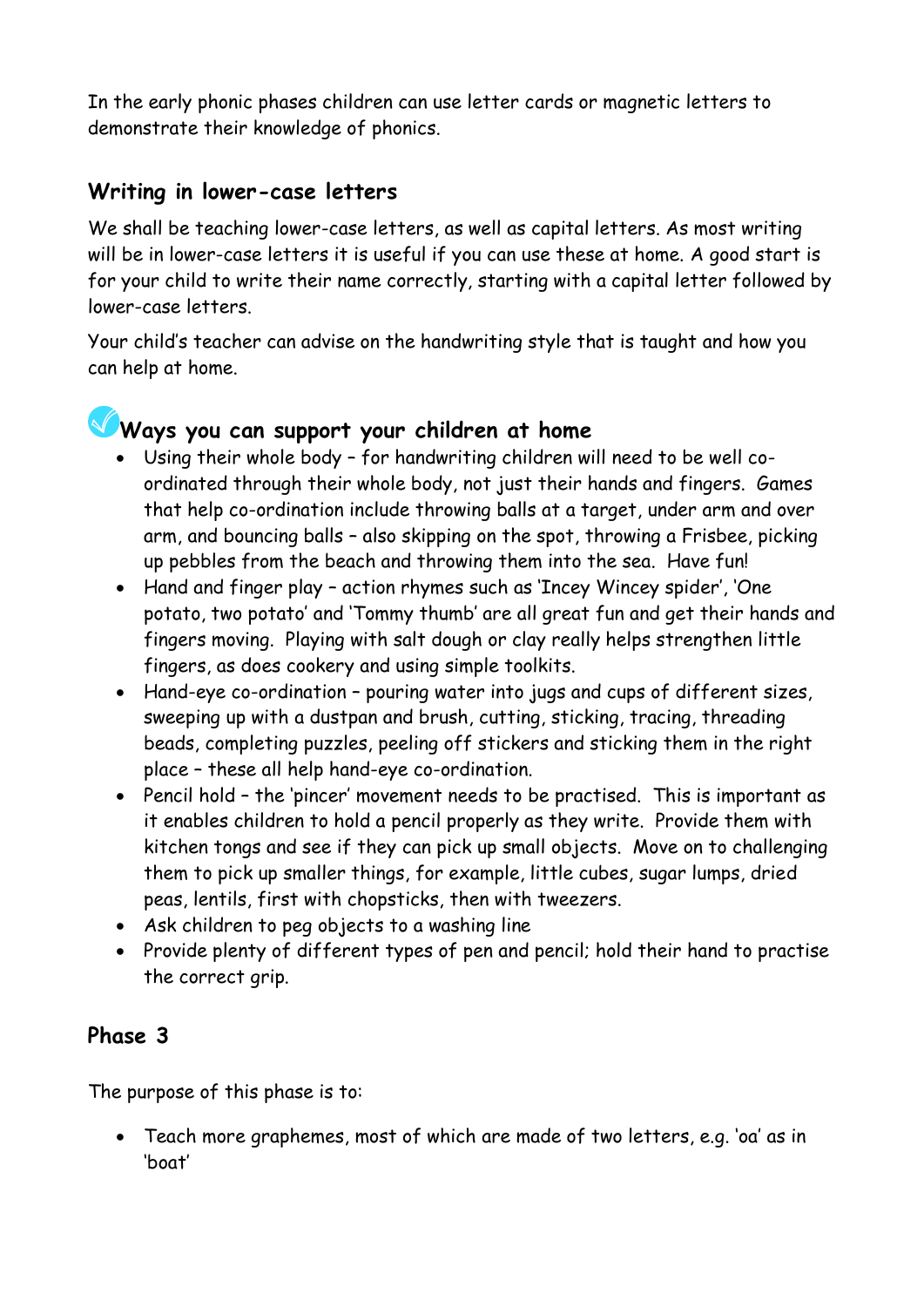- Practise blending and segmenting a wider set of CVC words, e.g. 'fizz, chip, sheep, light'
- Learn all letter names and begin to form them correctly
- Read more tricky words and begin to spell some of them
- Read and write words in phrases and sentences

# **CVC words containing graphemes made of two or more letters**

Here are some examples of words your children will be reading: **tail**, **week**, **right**, **soap**, **food**, **park**, **burn**, **cord**, **town**, **soil**

Their confidence from the daily experience of practising and applying their phonic knowledge to reading and writing is really paying off!

#### **Tricky words**

The number of tricky words is growing. These are so important for reading and spelling: **he**, **she**, **we**, **me**, **be**, **was**, **my**, **you**, **her**, **they**, **all**.

# **Ways you can support your children at home**

- Sing an alphabet song together
- Play 'I spy' using letter names as well as sounds
- Continue to play with magnetic letters, using some of the two grapheme (letters) combinations, e.g.
	-
	- *b-oa-t = boat* blending for reading *boat = b-oa-t* segmenting for spelling
	- *h-ur-t = hurt* blending for reading *hurt = h-ur-t* segmenting for spelling
- *r-ai-n = rain* blending for reading *rain = r-ai-n* segmenting for spelling
	-
	-
- Praise your child for trying out words
- Ask teachers for a list of tricky words
- Set a timer. Call out one word at a time and get your child to spell it on a magic board or a small whiteboard, against their timer – remember, they can use magnetic letters too.
- Play 'pairs', turning over two words at a time trying to find a matching pair. This is especially helpful with the tricky words: **the, the, no, no, go, go, I, I**
- Don't worry if they get some wrong! These are hard to remember they need plenty of practice.

## **Phase 4**

Children continue to practise previously learned graphemes and phonemes and learn how to read and write:

#### **CVCC** words: **tent, damp, toast, chimp**

```
For example, in the word 'toast', t = consonant, oa = vowel, s = consonant, t = 
consonant.
```
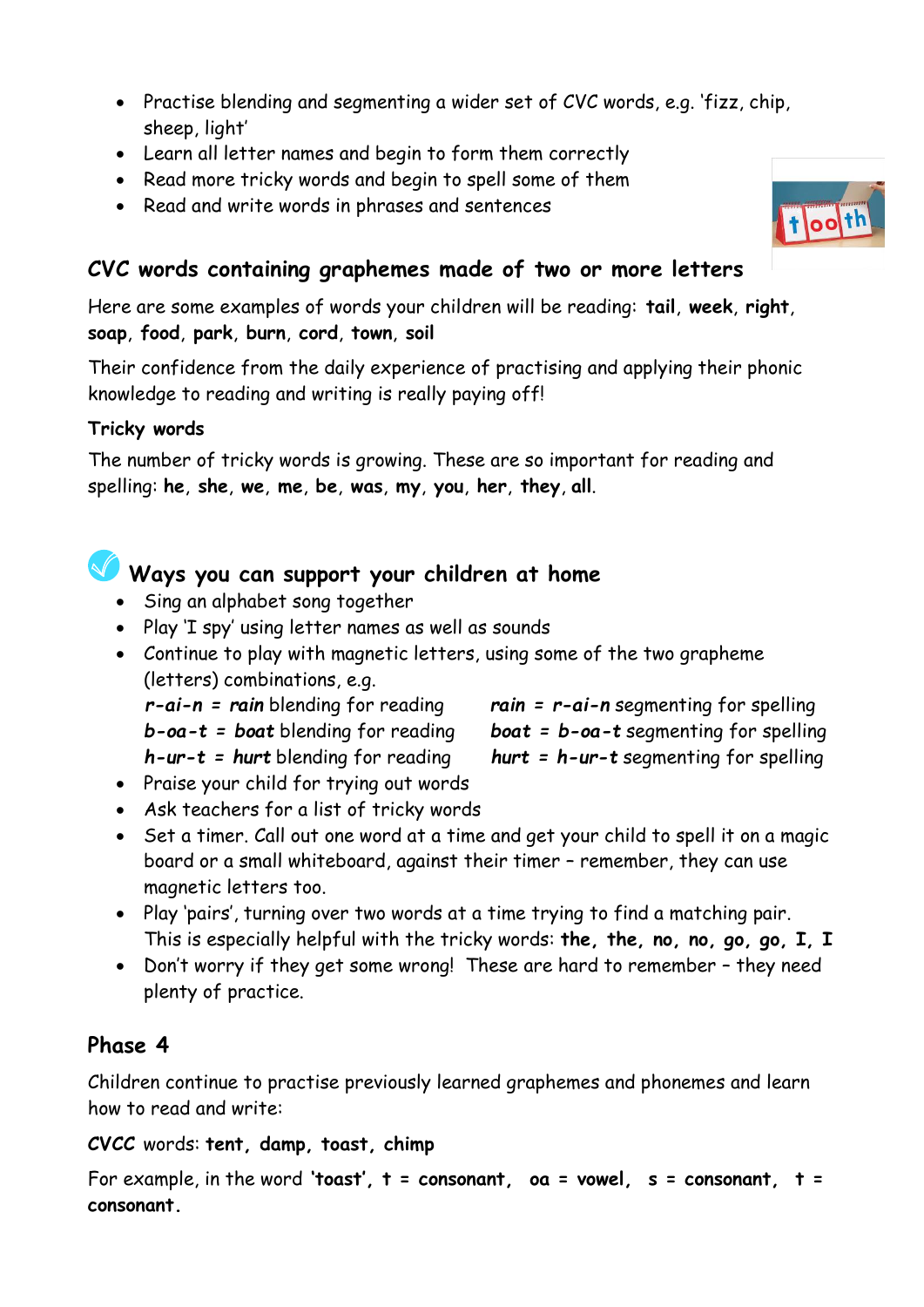and **CCVC** words: **swim, plum, sport, cream, spoon**

For example, in the word **'cream', c** = consonant, r = consonant, ea = vowel, m = **consonant.**

They will be learning more tricky words and continuing to read and write sentences together.

#### **Tricky words:**

**said, so, do, have, like, some, come, were, there, little, one, when, out, what**

# **Ways you can support your children at home**

- Practise reading and spelling some CVCC and CCVC words but continue to play around with CVC words. Children like reading and spelling words that they have previously worked with, as this makes them feel successful.
- Make up captions and phrases for your child to read and write, e.g. *a silver star, clear the pond, crunch crisps'.* Write some simple sentences and leave them around the house for your child to find and read. After they have found and read three, give them a treat!
- Look our for words in the environment, such as on food packaging, which your child will find easy to read, e.g. *lunch, fresh, milk, drink, fish and chips, jam*
- Work on reading words together, e.g. a street name such as 'Park Road', captions on buses and lorries, street signs as 'bus stop'.



# **Phonics teaching will continue into Key Stage 1 (Year 1 and Year 2)**

As your child enters Key Stage 1 (Year 1) they will continue to take part in daily sessions on phonics.

They will learn that most sounds (*phonemes*) can be spelled in more than one way. For example, the **f** sound can be written as **f** as in *fan* or **ff** as in *puff* or **ph** as in *photo*.

This develops their knowledge of spelling choices. They will continue with this spelling work into Year 2 and beyond.

They will learn that most letters and combinations of letters (*graphemes*) can represent more than one sound. For example, the grapheme **ea** can be read as /ee/ as in *leaf* or /e/ as in *bread*.

This supports their reading development.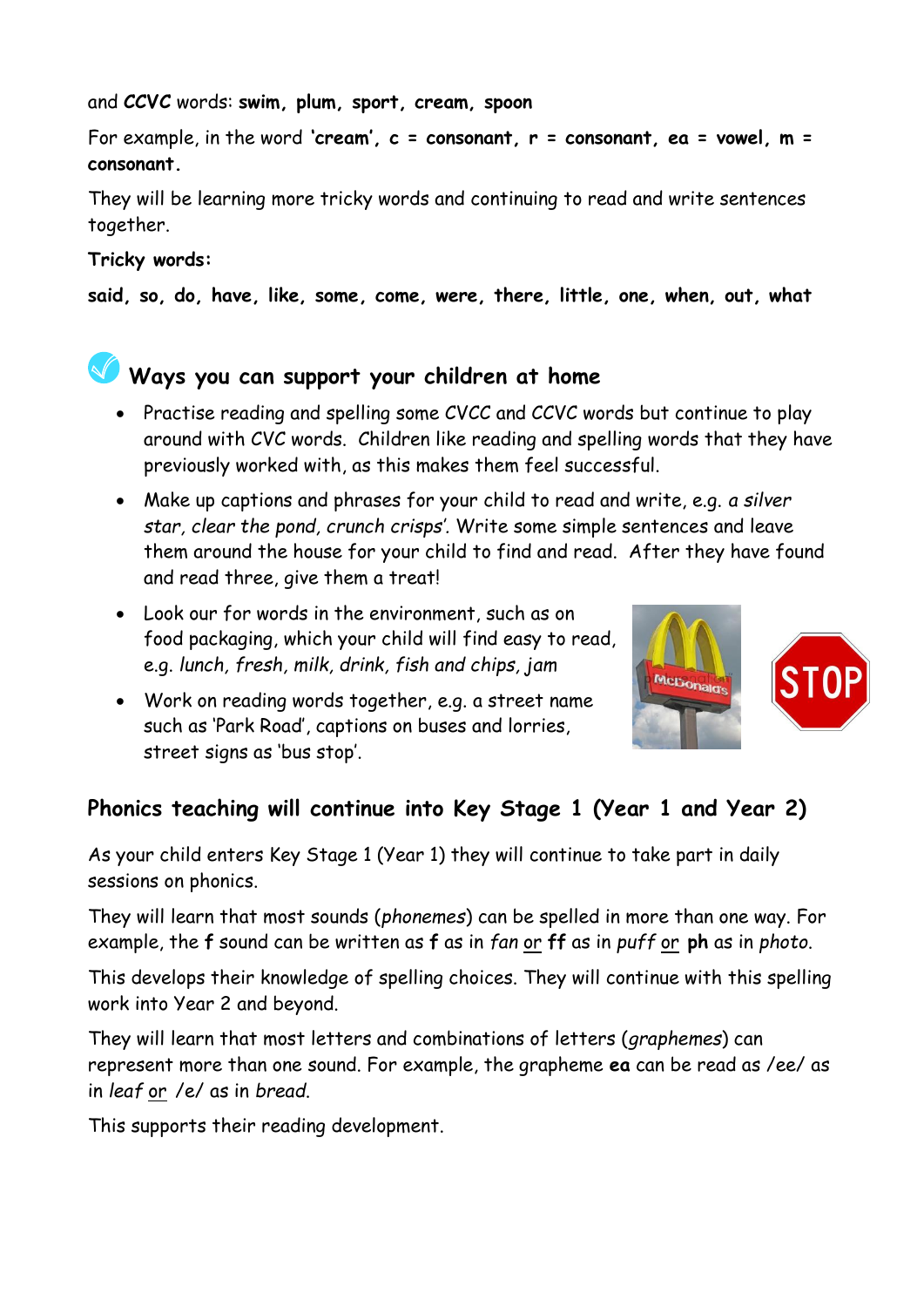Good phonics knowledge and skills help your child to read words fluently and spell words, but they need to understand what they are reading and understand the processes and purposes for writing too. Your help is vital here.

# **Ways you can support your children at home: reading together**

- Teach lots of nursery rhymes each one tells a different story
- Enjoy and share books together buy or burrow books that will fire their imaginations and interest. Read and reread those they love best.
- Make time to read with your child throughout their time in school PLEASE continue reading to your child, even when they are reading independently. This is very important – your child needs to practise their reading skills every day, and needs the support of an interested adult. Grandparents, older bothers or sisters can help too.
- Let them see you reading grown-ups can share their magazines about their favourite sport or hobby.
- Read with your child ask your child to attempt unknown words, using their phonic skills and knowledge. Make sure they 'blend' all through the word.
- Talk about the meaning of the book take time to talk about what is happening in the book, or things that they have found really interesting in an information book. Discuss the characters and important events. Ask them their views. Provide toys, puppets and dressing up clothes that will help them to act out stories
- Explain the meaning of words (vocabulary) that your child can read but may not understand, e.g. 'flapped' 'roared'
- Teach your child some action rhymes 'Heads, shoulders, knees and toes', 'Here we go round the mulberry bush', 'We all clap hands together'. Use tapes and CD-ROMs of nursery rhymes to sing along to.
- Read simple rhyming books together leave out a rhyming word now and then, see if your child can work out the missing word. If not, you say it.
- Borrow or buy the best books you can to share with your child. Libraries and bookshops can advise you of the most popular books.
- Add sound effects when reading a story and encourage your child to join in.
- A quiet area with some cushions and toys is a comfortable place where you and your child can go to look at a book together.

# **Ways you can support your children at home: writing together**

• Magic writing boards are great fun for children, both little and larger versions. It won't be long before they will be trying to write their names!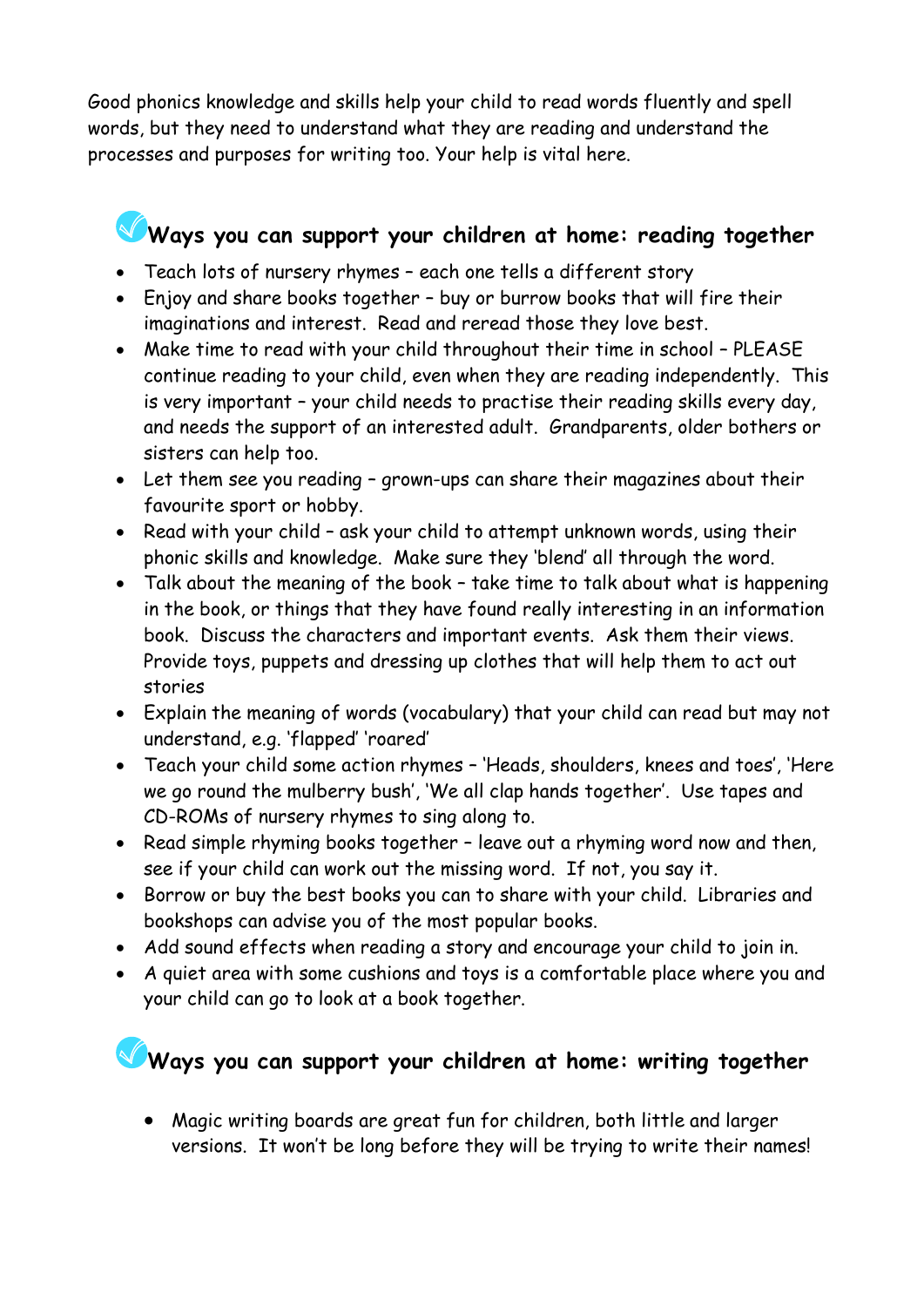- Write with your child 'think aloud' so they can hear the decisions you are making as you write. Make sure the writing is for a purpose, e.g. a birthday card, a shopping list
- Talk about the words they see in everyday life food packaging, signs in the supermarkets, captions on buses and lorries, messages on birthday cards and invitations
- Write a shopping list together.
- Send an email to a family member of friend your child says the message, you write it!
- Provide your child with a shoe box full of things to write with writing tools of various sizes and thickness, gel pens, crayons, glitter pens, rainbow pencils, old birthday cards, coloured paper, sticky tape to make little books. Rolls of wallpaper can be attached to a table or wall to provide a large canvas for their writing and drawing
- Praise them for their play writing those early squiggles and marks show your child is beginning to understand writing

# **Ways you can support your children at home: what to do if your child is reluctant to read or write at home**

#### **Relax!**

#### **Reading:**

- Make sure your child sees you reading
- Read to your child. Show you like the book. Bring stories to life by using loud/soft/scary voices – let yourself go!
- Spread books around your house for your child to dip into.
- Let your child choose what they would like to read books, comics, catalogues
- Read favourite books over and over again. Enjoy!

#### **Writing:**

- Make sure your child sees you writing
- Compose an email together, inviting a friend over to tea.
- Continue to make words together, using magnetic letters.
- Leave a message on the fridge door and encourage them to write a reply to you.
- Make up a story together about one of their toys. You write for them, repeating the sentences as you write. When the story is complete they can draw pictures to go with it.
- Buy stickers of a favourite film or TV programme and make a book about it.